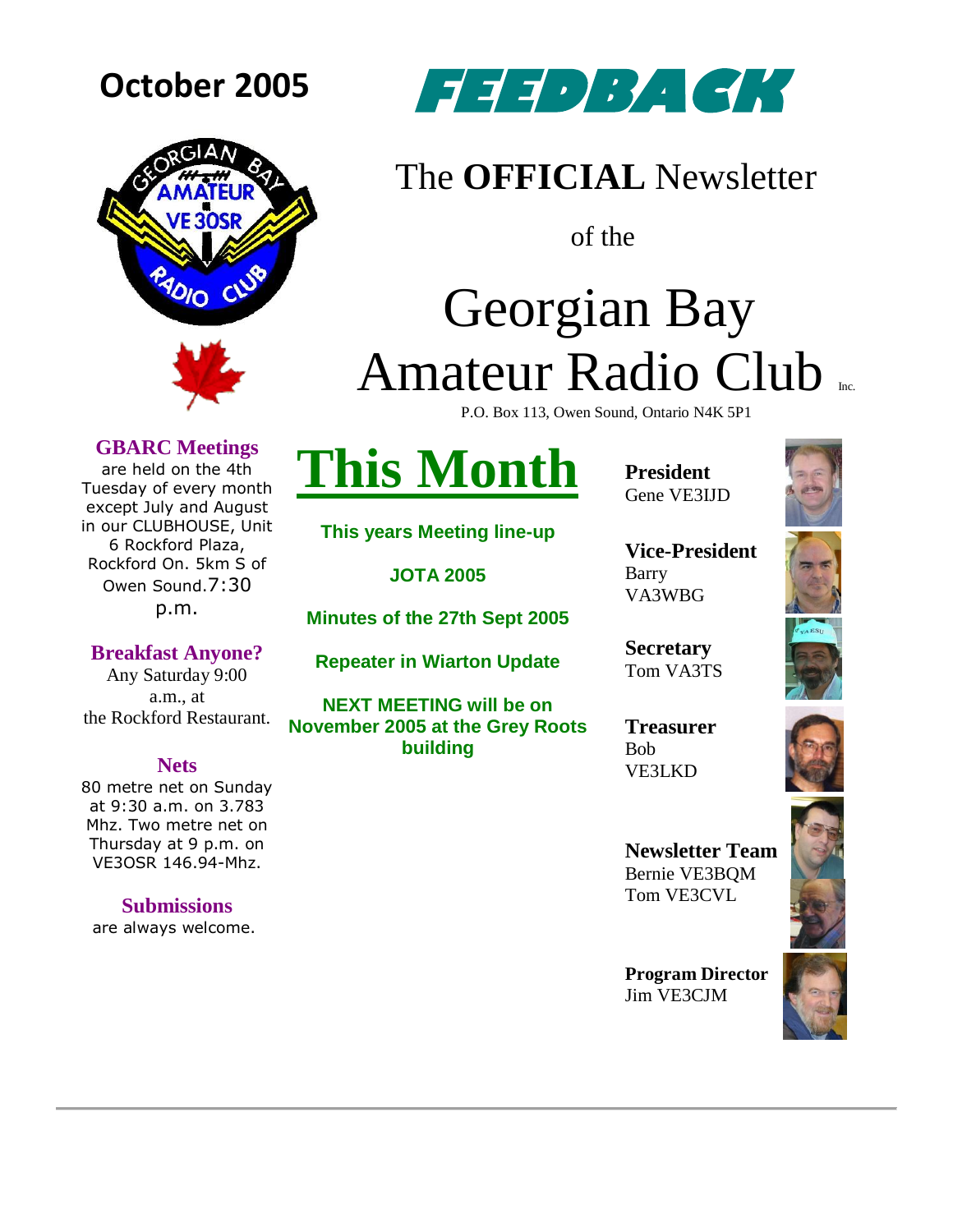# **This Year Meeting line-up**

I have booked the Grey Roots building on the bypass for our September 27/05 meeting as Norm is doing a good job to secure a very fine speaker. The room will hold about 75 people and costs \$75 for 4 hours under the noncommercial rate(GBARC), \$150 for commercial. Once the speaker(s) are booked we can advertise this with other clubs and hams. The club can probably count on paying for fuel and possible meal expenses for this speaker but I think our members need to get something from dues other than repeater usage...agreed?

Here's my thoughts on meetings....

Oct, Ladies night...speaker geared to them

Nov...regular meeting , tech talk....gear, gizmos, SWR metres etc....

Dec. Christmas party....still need a place and I'm sure the cost will be more

January and February...meetings on air only...4th Tuesday night 7 pm...some kind of interesting discussion

March April May ...regular meetings , prehaps an April/ May speaker

June...wrap up after field day meeting with anyone left over....drinking LKD's beer of course, my QTH is available

No July or August meeting

Gene McDonald, VE3IJD President Georgian Bay ARC

## **JOTA 2005**

**This year Jota is on October 15-16 and we will be having about 20-25 scouts attending. It will be held at Steve Cornfields house which is located just north of hwy 26 (see map below). Scouts will be arriving around 1:00pm and we can start setting up any time that morning. Steve has a 30 ft tower which was up beside his chimney but is now on the ground Steve says we can jerry rig it in the yard if we want to use it as a tower. If any one needs a ride out to JOTA give me a call @ my cell 374-9461. I need as many people as possible and if it's any leverage supper will be provided.** 

**Operating will start around 1-1:30 when the scouts arrive and will continue in to the night. If you want we can continue operation on Sunday morning.**

**Please advise if you can come out for the day or even for a couple hours. Please advise via e-mail [va3jaf@rac.ca](mailto:va3jaf@rac.ca) subject name** *JOTA 2005* **or call @ my cell 374-9461 ASAP.** 

 **A little blog about 48th annual JOTA**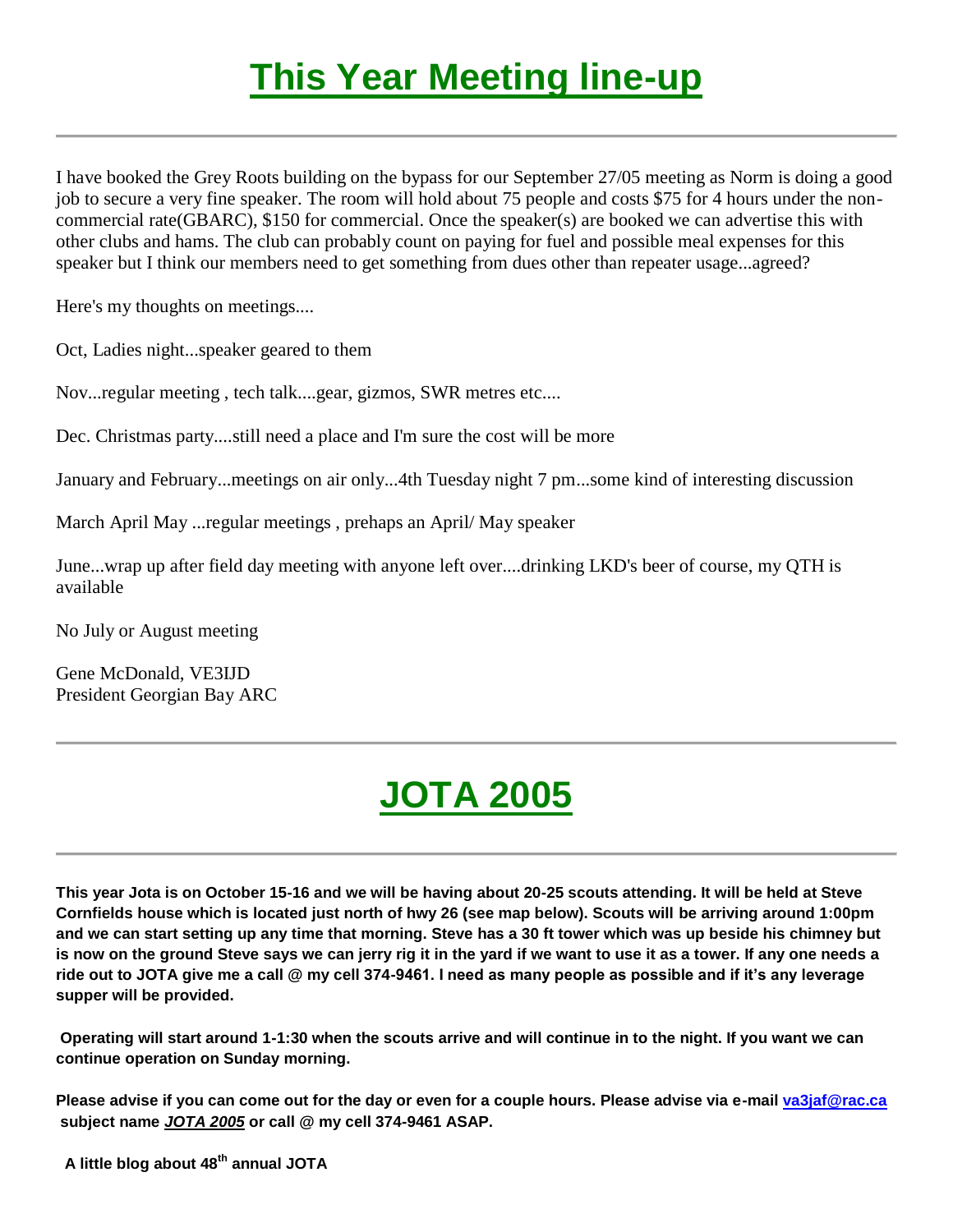#### **48th Jamboree on the Air - 15-16 October 2005**

JOTA is an annual event in which about 500,000 Scouts and Guides all over the world make contact with each other by means of amateur radio. It is a real Jamboree during which Scouting experiences are exchanged and ideas are shared, thus contributing to the world brotherhood of Scouting The JOTA is a world-wide event. Units may operate for 48 hours or any part thereof, from Saturday 00.00 h until Sunday 24.00 h local time. It is for members of the World Organization of the Scout Movement (WOSM), and also for members of the World Association of Girl Guides and Girl Scouts (WAGGGS).

### **Minutes of the 27th Sept 2005**

Minutes of GBARC meeting 27th September 2005

President Gene IJD brought the meeting to order at 7:12 PM with 25 members and guests in attendance. Gene introduced Winston Seeney VE3WFS, who was our guest speaker at this meeting. Winston is well known by a number of clubs and organizations for his presentations and speeches he has given over the years.

Winston is a member of the ODXA speakers bureau and has been a keynote speaker at the national R.A.C. convention in British Columbia. He has also been involved in a number of dx-peditions including the polar bear express dx-pedition. The talk by Winston was very interesting and enjoyed by all present. At the conclusion, Gene thanked Winston and we all took a break for coffee and cakes.

#### New Business

Gene informed the members present of the change of location of Saturday morning breakfasts. It is now at the Family Ties Restaurant on the corner of 3rd Ave E and 10th Street in Owen Sound. Members and guests usually arrive around 9 a.m .

A discussion was held to include coffer/tea and cakes for every meeting at Grey Roots.

A motion raised by Bert AEG to continue with this, seconded by Bernie BQM was carried. The January and February meetings will be "on the Air" 146.940

The repeater committee reports VE3GBT operating well in Wiarton on 146.895-. Recent attempts to link back to VE3OSR have proved unsuccessful, with the culprit being the linking controller. The committee recommends the purchase of a new controller. A motion raised by Bernie BQM to purchase a new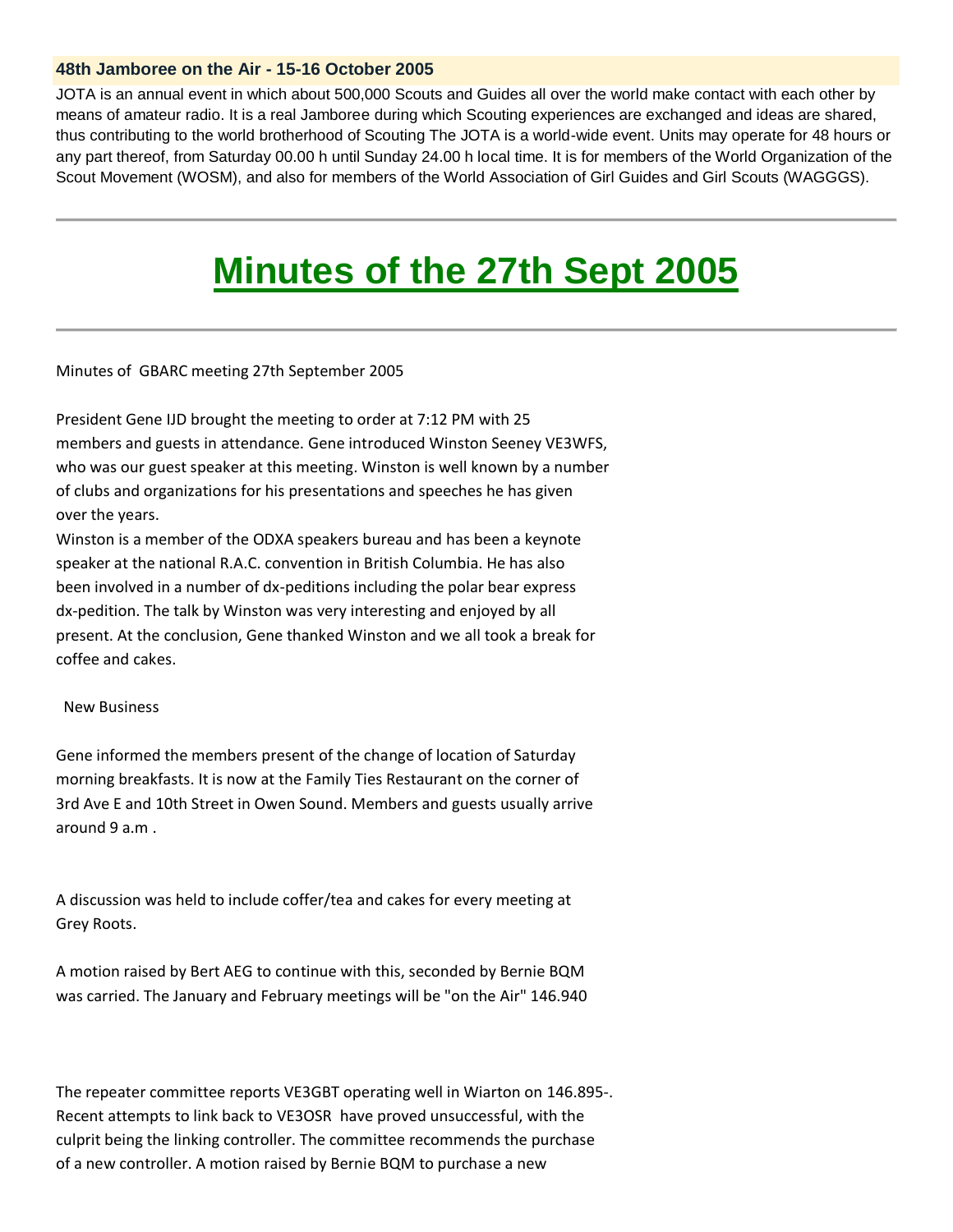controller, seconded by Jim CJM was carried.

The GBARC Christmas Dinner and Amateur of the Year Award will be held on Dec. 8th , 2005 at the Golden Sand Restaurant, 251 10th St East, Owen Sound on 10th street behind CIBC formerly Ritz. Happy hour will be from 6 pm - 7 pm with Dinner at 7 pm. This is the December meeting.

Email Gene to let him know the numbers in your party. gene.mcdonald@sympatico.ca

The 50/50 draw was won by VA3CJM , Jim won the 50/50 and turned it back to the club...\$26 Motion to adjourn at 9:25 by Bert AEG

Minutes by Tom VE3TSA

The next GBARC meeting is Oct 25th at the Grey Roots

### **Repeater in Wiarton Update**

Once upon a time in Keady International land a retired ham radio operator who we'll call Gene had nothing to do so he hopped on his motorcycle and headed to the Wiarton airport looking for trouble. You see,,the airport had just acquired usage of an eighty foot platform tower. No big rush as it had taken 2 full years and 4 months to get Nav Can to release it. A bunch of heliax's (15) left the tower for various locations and 4 were found to be in a conduit that we could use. Gene spent the better part of a day but couldn't get access to the inside cables as the conduits were suspended to the ceiling in good ol'e government style and this was going to require a saw or pipe cutters to break...but...as it turned out Norm VE3NBJ and Gene VE3IJD made a return trip on Sept 8 with hammer and cold chisel in hand and after about 1/2 hour of pounding broke a collar and gained access to the conduit. They pulled out 2 of the heliax's (lot's of work) and pulled them over the ceiling ,(sorry for getting dirt in your soup Vic) through 2 walls into the new ham radio dedicated room. Having enough for one day and not being able to afford lunch they decided to return the following week (sept 13) to finish the job. Gene lost the coin toss and proceeded up the 80 foot tower using a 5 point belt provided by Bob VE3NX. The belt has a nice safety feature for use with safety cables secured to the top of the structure. No sweaty palms this trip up. Once at the top Gene identified the coax by sending tone up it from the radio room. A patch cable was made up and extended the heliax over to the centre mast support of the tower and with the help of a very mature ground crew the beam, mast, tools,